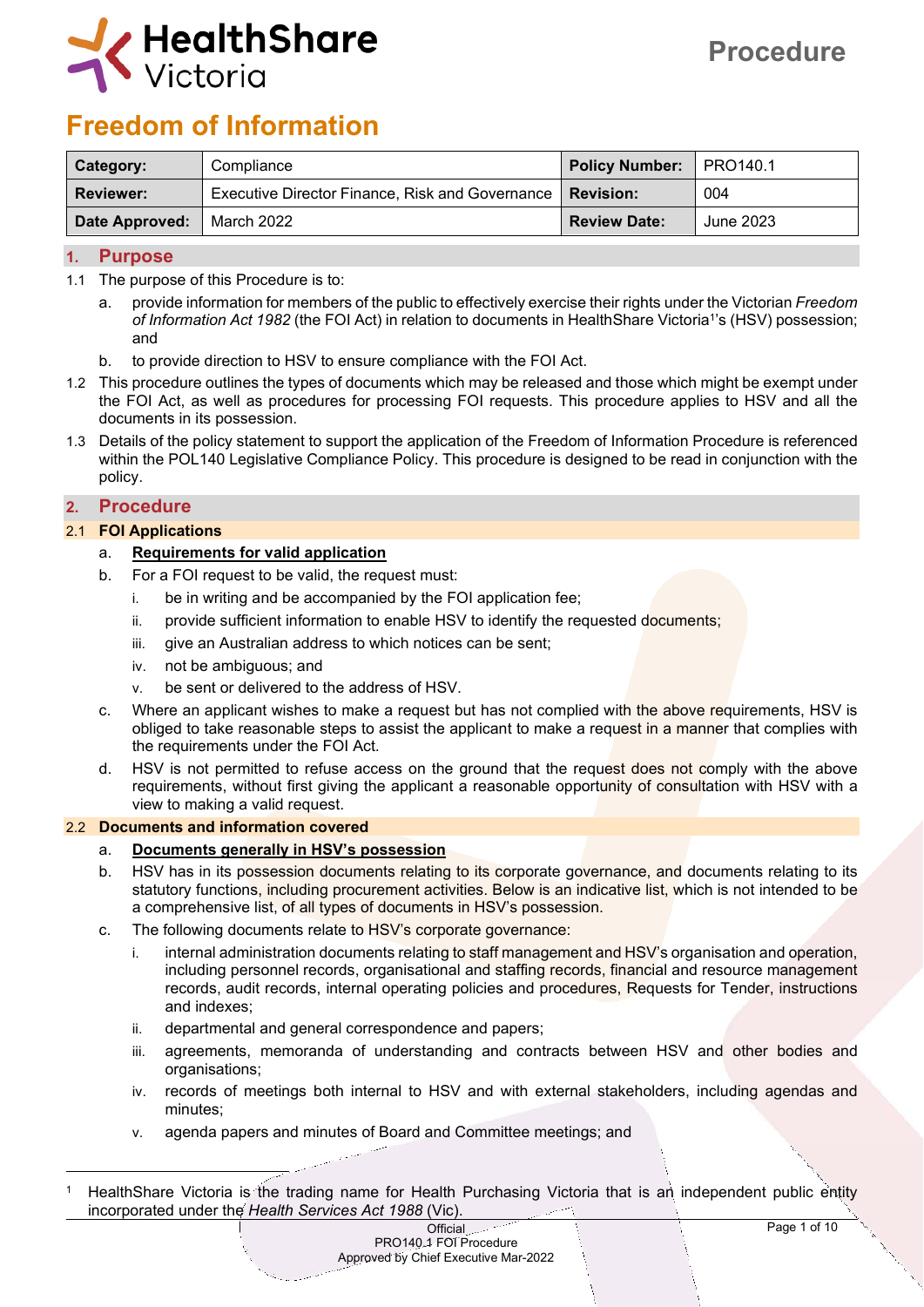- vi. financial reports, expenditure estimates and expenditure reports.
- d. The following documents relate to HSV's statutory functions:
	- i. policy documents;
	- ii. recommendations and decisions;
	- iii. documents relating to notifications in relation to health services;
	- iv. legal documents, including legislation, instruments of delegation, legal advices and court documents;
	- v. requests for information under the FOI Act and files and papers relevant to the consideration of those requests;
	- vi. standard operating policies and procedures;
	- vii. correspondence with government and non-government parties;
	- viii. statistics and databases;
	- ix. documents submitted by third parties;
	- x. training materials; and
	- xi. supplier lists.
- e. In addition, several HSV documents can be accessed at www.healthsharevic.org.au without lodging a FOI request.
- f. Documents available on the websites include:
	- i. tenders and contracts;
	- ii. Victorian Product Catalogue;
	- iii. procurement policies; and
	- iv. recall information.

## 2.3 **Refusal of access**

# a. **Unreasonable diversion of resources**

- b. Under section 25A of the FOI Act, HSV may refuse to grant access to documents in accordance with the request, without processing the request, if HSV is satisfied that the work involved in processing the request would substantially and unreasonably divert HSV's resources from its other operations.
- c. To comply with the section, HSV must estimate the resources required to process the request (including the people who have the expertise necessary to process the request, and the amount of time required of each person to process the request), and the impact that this drain of resources would have on HSV at this point in time (including the number of people who assist in processing FOI requests, the total number of FOI requests per year, and the total FOI budget, if any is specified).
- d. HSV should consider (amongst other things) the resources that would have to be used in:
	- i. identifying the documents that fall within the ambit of the request;
	- ii. examining each of the documents to determine their exempt status;
	- iii. consulting with third parties where necessary;
	- iv. making copies or edited copies of the documents; and
	- v. notifying the person requesting access of HSV's interim and final decisions.
- e. If HSV does decide to refuse to grant access to the documents under section 25A, HSV is required to give the person requesting access a written notice stating its intention to refuse access. The notice should also identify an officer with whom the person may consult so that the request might be made in a form that would remove the ground for refusal. HSV must then give the person a reasonable opportunity to consult with the relevant officer and provide the person with any information that would assist him or her in making the request in an acceptable form.

## 2.4 **Exemptions**

## a. **Deletion of exempt of irrelevant material**

- b. Section 25 of the FOI Act permits HSV to delete or redact information from a document within the scope of an applicant's request, where that information is exempt from disclosure (as it falls within one or more of the exemptions above), or is irrelevant to the applicant's request. In those circumstances, the applicant must be provided with a copy of the requested document with such redacted or deleted information, provided the following three conditions are met:
	- i. to grant access would disclose information that is exempt from disclosure, or would reasonably be regarded as irrelevant to the request;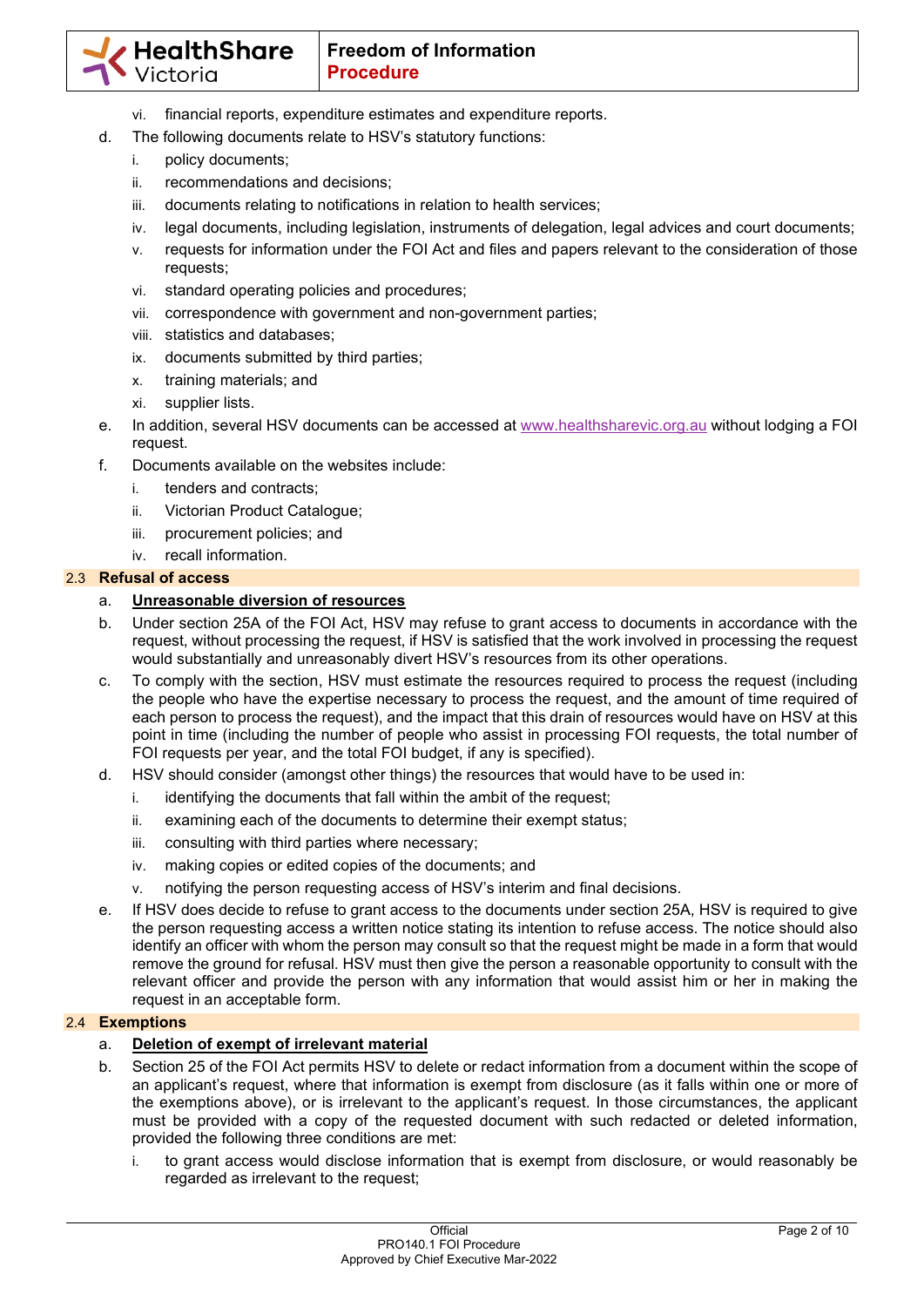

- ii. it is practicable for HSV to grant access to a copy of the document with the exempt or irrelevant material deleted; and
- iii. it appears from the request or the applicant subsequently indicates that they wish to have access to such a copy of the document.
- c. When access is granted as above, the applicant must be notified that they have been provided with a copy of a document with redacted or deleted information.
- d. HSV will consider its requirements under Section 31A in considering if documents are exempt that relate to an IBAC matter.

# 2.5 **Process upon receipt of FOI Request**

a. A flow chart depicting the FOI request process is contained in **Attachment 2**.

# b. **Application Form**

i. Where possible the standard application form should be completed by the applicant. See **Attachment 1**. Note that the FOI Act does not require an applicant to use this form to submit a valid FOI request.

# c. **Forward all requests to the FOI Officer**

- i. The FOI request should be emailed to foi@healthsharevic.org.au, or sent to the FOI Officer. The Executive Director Finance, Risk and Governance assumes the role of the FOI Officer at HSV. The contact details of the FOI Officer are included under 'Contact details' at the end of this procedure.
- ii. The request should then be processed in accordance with the following procedure:

## d. **Acknowledge receipt of request**

- i. The first step is to check whether the applicant's request is a valid request, and if so, acknowledge the receipt of the applicant's request in writing.
- ii. If the applicant's' request is not valid, the applicant should be notified in writing that the request does not comply with the requirements. As indicated above, HSV has a duty to assist an applicant in making a request which complies with the requirements under the FOI Act. The time frame for making a decision about an FOI request, as set out below, does not begin to run if the request is not valid.
- iii. If the applicant has made a request to HSV which should have been directed to another agency, HSV should assist the applicant to direct their request to the appropriate agency.

## e. **Transfer of the request**

- i. HSV may transfer the request to another agency if:
	- A. the document is not in the possession of HSV but is in the possession of another agency; or
	- B. the subject-matter of the document is more closely connected with the functions of another agency than with those of HSV.
- ii. If HSV determines to transfer the request, it must do so promptly and inform the applicant of the decision to transfer the request. The request is considered to have been made to the second agency at the time the request is transferred or 14 days after the date of the original request to HSV (whichever period is shorter).

# f. **Initiate search for relevant documents**

- i. Once the applicant of a valid request has been notified that their request has been received, the request should be forwarded to the relevant person or department so that a thorough and diligent search for all relevant documents can be undertaken.
- ii. These documents should then be gathered and forwarded to the FOI Officer.

## g. **Requests involving computers**

i. The FOI Act does not generally require HSV to create a document that is not already in existence as of the date of the request. However, if HSV is able to produce a written document containing the information subject of the request by the use of a computer (i.e. running a report), then HSV is required to produce such a document and provide it to the applicant (subject to the exemptions stated in the FOI Act).

## h. **Consult if necessary**

i. It is then necessary to consider whether any of the grounds for refusal of access are relevant to the document sought. See section 2 above for further details on situations where access can be refused and the types of documents which are exempt.

## i. **Decision to be made by authorised person**

i. A decision must be made by an authorised person, being the FOI Officer, to either grant access or refuse access.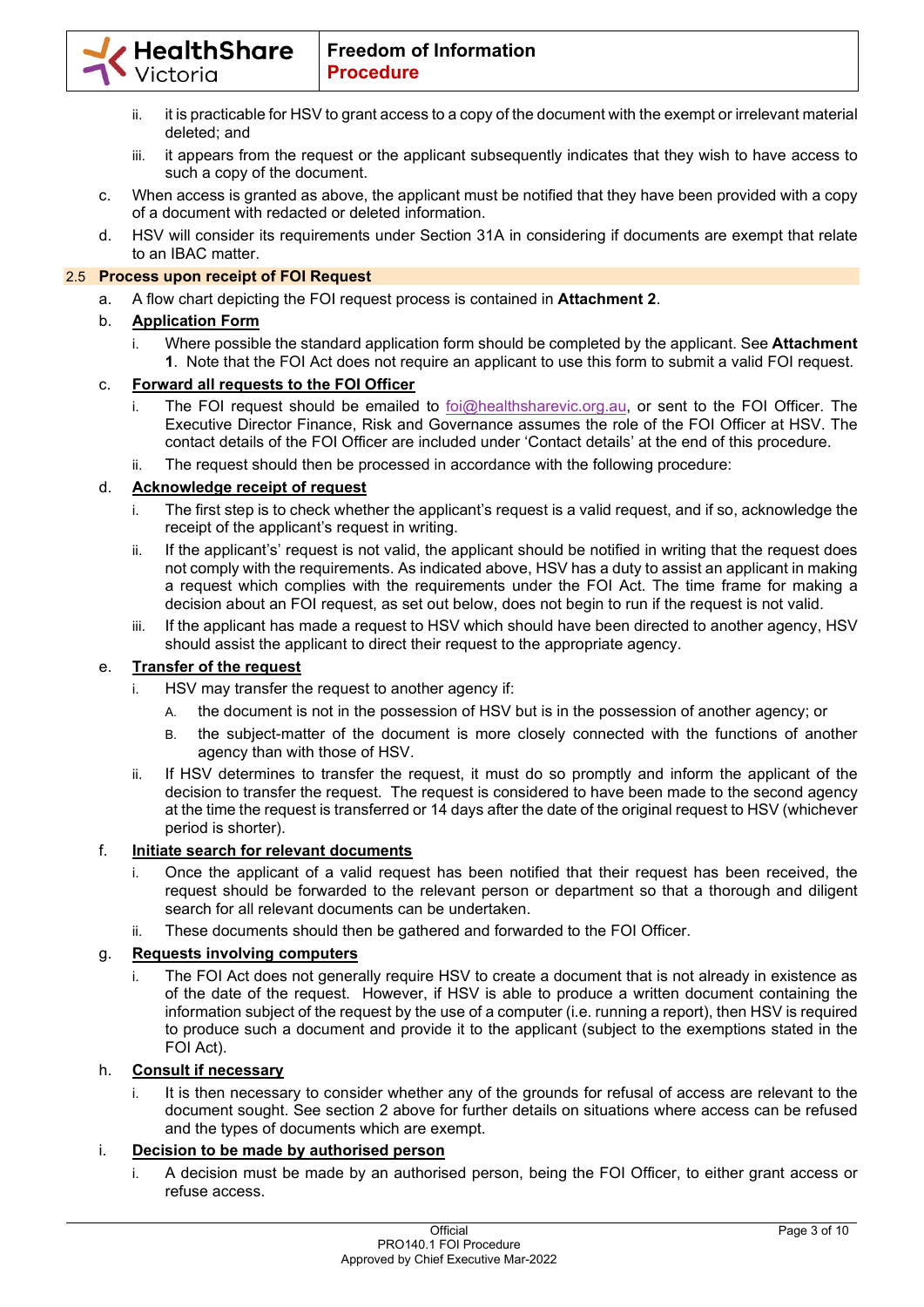- ii. If a request is refused, the applicant must be notified in writing of the decision. This notice must set out the reasons for the refusal of access (see below).
- iii. If a request is granted, the applicant must be provided access to the documents sought in accordance with section 7 below.

# j. **Reasons to be given for refusal of access**

- i. If the decision is made to refuse access, reasons for the refusal must be given to the applicant by way of notice in writing.
- ii. The notice must:
	- A. state the findings on any material questions of fact, referring to the material on which those findings were based, and the reasons for the decision;
	- B. state the name and position of the person giving the decision;
	- C. inform the applicant or his/her right to apply for a review of the decision, the authority to which the application for review should be made, and the time within which the application for review must be made.
- iii. In providing reasons, the applicant should also be given a list and description of all the documents identified, and a list and description of the documents to which access has been refused providing with the reasons for the refusal of each document.

# k. **Where access given with the deletion of exempt matters**

i. If access is given to an applicant but with exempt matters deleted from the documents, the above notice must be provided to the applicant and it must also state that the document is a copy of a document from which the exempt matter has been deleted.

# l. **Where refusal on grounds of internal working document**

i. Where a request for access is refused on the grounds that the document is an internal working document, (section 30) the notice must also state the public interest considerations on which the decision is based.

## m. **Where refusal on grounds that the document does not exist or cannot be found**

i. If HSV determines that the documents sought do not exist or, after a thorough and diligent search, they cannot be found, HSV must also notify the applicant of their right to complain to the Information Commissioner.

# n. **Third party consultation**

i. HSV is required to consult third parties when considering if an exemption in Section 29, 29A, 31, 31A, 33, 34 or 35 applies. If HSV decides to release the documents under Section 33, 34 or 35, HSV will notify the third party that objected to disclosure, of their rights to seek review of their decision by VCAT.

# o. **Document filing and management**

- i. All FOI requests received are to be filed on the Finance, Risk and Governance protected folder on the shared drive, with each application to be recorded as a separate folder.
- ii. All correspondence and details of information requests including the assessment of appropriateness of documents are to be stored within the relevant folder.
- iii. In addition, the annual data collection reporting requirement to the Information Commissioner will also be filed in a separate folder to allow for a review of completeness.

## p. **Time within which requests to be decided**

- i. HSV must take all reasonable steps to ensure that an applicant is notified of a decision on a request as soon as practicable, but no later than 30 days after the request is received (unless the applicant agrees to extend the timeframe). Note also that if HSV determines that a deposit is payable on account of the access charge, the request is only considered to have been made on the day on which the applicant has paid the deposit.
- ii. HSV may extend the period for deciding a request if consultation is required under Section 29, 29A, 31, 31A, 33, 34 or 35, by a period of not more than 15 days, alternatively by not more than 30 days as agreed by the applicant.

## q. **Costs**

- i. To make a request under the *Freedom of Information Act 1982* you are required to pay an application fee and you may also be required to pay access charges. To ensure that your written request is valid it must be accompanied by an application fee of \$30.10 (2 fee units, effective 1 July 2021).
- ii. Payment of the application fee must occur prior to submitting your request. Payment can be made to HealthShare Victoria via the following link: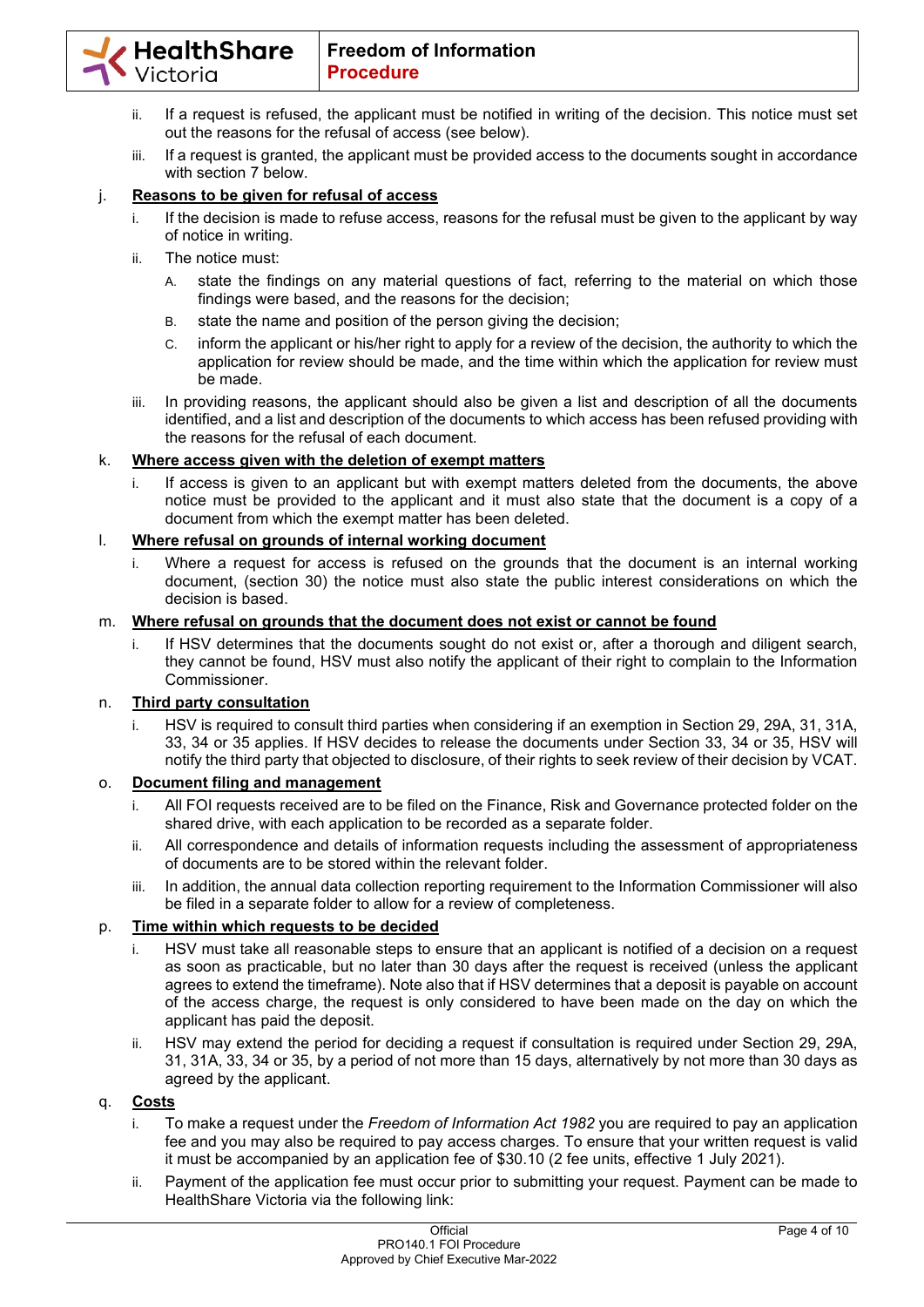<Insert website link for payment>

iii. A remittance evidencing the payment of the application fee must be submitted with the request.

# r. **Waiver of application fee where it would cause hardship to applicant**

- i. HSV may waive or reduce the application fee if this would cause hardship for the applicant. Whether or not payment of the application fee will cause hardship to an applicant must be judged on a caseby-case basis. Generally, if the applicant can produce evidence that they are receiving social security payments of some kind, this will be sufficient evidence that payment of the application fee would cause hardship to the individual (for example, a health care card, concession card, or evidence of unemployment).
- ii. Other types of evidence might include:
	- A. bank statements;
	- B. whether the person has any dependents (e.g. partner, children); and
	- C. if the person has a partner, whether the partner is in the workforce.
- s. **Additional costs (most charges (other than copying) are calculated on Fee Units, which are updated on 1 July each year)** 
	- i. In addition to the application fee, HSV is entitled to charge an applicant the following costs involved in processing their FOI request:
		- A. 1.5 fee units per hour or part of an hour for search time;
		- B. 1.5 fee units per hour calculated per ¼ hour for access to documents via the inspection of the documents under supervision;
		- C. 20 cents per A4 page for black and white photocopying; and
		- D. other reasonable costs, for:
			- colour photocopying;
			- providing a written transcript;
			- making arrangements to hear or view sound or visual image;
			- providing a written transcript; and
			- providing a written document not available in a discrete form.
	- ii. If, in the opinion of HSV, a charge may exceed \$50 HSV must notify the applicant of this and ask the applicant whether they still wish to proceed with the request. In such a request, HSV must inform the applicant that the applicant will be required to pay a deposit on account of the charge. The deposit the applicant will be required to pay is:
		- A. \$25 if the charge does not exceed \$100; or
		- B. 50% of the charge if the amount of the charge exceeds \$100.
		- C. Such a notice must also:
			- state the name and position of the person who calculated the charge (the FOI Officer);
			- inform the applicant of:
				- his/her right to apply for a review of the charge;
				- the authority to which the application for review should be made; and
				- the time within which the application for review must be made (there is no time specified in the Act or Regulations, however 28 days is recommended as it reflects the time frames for review applications to the Information Commissioner).
	- iii. If requested to do so by the applicant, HSV must discuss with the applicant practicable alternatives for altering the request or reducing the anticipated charge, including reduction of the charge if the applicant shall waive, either conditionally or unconditionally, the need for HSV to comply with the 30 day deadline imposed under the FOI Act.
	- iv. Note that a charge is limited to the time spent in conducting a routine search and does not cover additional time, if any, spent in searching for a document that is lost or misplaced. Furthermore, HSV cannot charge for examining a document to determine whether it contains an exempt matter, or in deleting an exempt matter from a document.
	- v. HSV must waive the charges for the reasonable costs incurred in supplying copies of documents, in making arrangements for viewing documents, in providing a written transcript, or in providing a written document if the applicant does not have the money to pay and the request relates to the personal affairs of the applicant.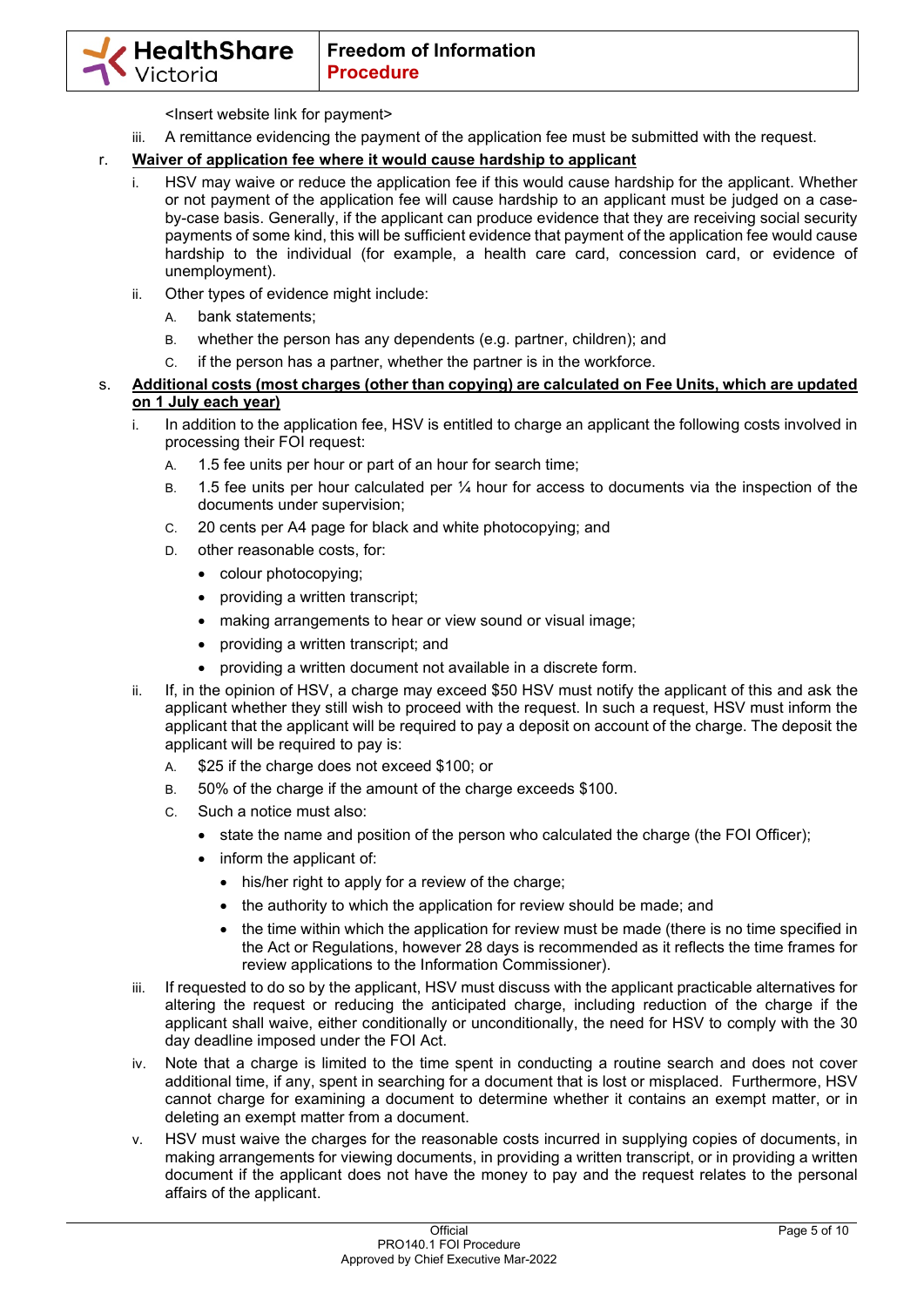- vi. In addition, under the FOI Act, charges other than those for copying or creating a document from a computer record shall not be made if the applicant's intended use is of general public interest or benefit, the applicant is a Victorian state MP or if the document sought contains information regarding the personal affairs of the applicant (such as the applicant's health information).
- vii. HSV must not require an applicant to pay a charge before HSV has notified the applicant of the decision to grant access to a document.
- viii. If a charge is payable and a deposit is sought, then the time for processing the request stops until the deposit is paid (or waived). The 30-day period for making a decision starts again when a deposit is received.
- ix. Access to documents should not be granted until charges have been received. A recommended approach is to send the decision letter to the applicant with a request for the charges to be paid and then send out the documents sought once the charges have been paid.

## t. **Right of Review**

- i. An important part of the Freedom of Information scheme governed by the FOI Act is the ability for applicants to seek a review of an FOI decision or to complain to the Information Commissioner about their dealings with an agency.
- ii. However, the right to seek a review with the Information Commissioner only arises where the decision of the agency is made by an officer (an employee) who is not the "Principal Officer" of the agency. In relation to agencies such as HSV, the principal officer is generally considered to be the Chief Executive.
- iii. If a decision regarding an FOI request is made by the Chief Executive of HSV it is unlikely the applicant will have a right of review with the Information Commissioner and any appeal must be heard by the Victorian Civil and Administrative Tribunal (VCAT). This has the potential to significantly increase costs for the applicant and HSV.
- iv. At HSV, FOI decisions are made by an FOI Officer appointed to that role by HSV. The FOI Officer should be the signatory of any decision letter.
- v. At HSV FOI decisions are not made by the Chief Executive unless the Chief Executive has specifically decided to make the decision in a particular case.

## 2.6 **Forms of access**

- a. If a request for access to documents is granted, access may be provided by HSV in any one or more of the following ways:
	- i. inspection of documents;
	- ii. copy of documents;
	- iii. an internet site, as established by the Minister for that purpose;
	- iv. hearing sounds or viewing images (e.g. listening to an audio recording or viewing films/pictures);
	- v. written transcript;
	- vi. computer print-out; or
	- vii. providing a copy of document with exempt matters deleted.

# b. **When access in a particular form may be refused**

- i. Where an applicant has requested access in a particular form, HSV must provide access in that form except where the form of access requested:
	- A. would interfere unreasonably with the operations of HSV;
	- B. would be detrimental to the preservation of the document, or having regard to the physical nature of the document, would not be appropriate; or
	- C. would involve an infringement of copyright.

# 2.7 **Review of decisions**

## a. **Review by the Information Commissioner**

- i. Under section 49A of the FOI Act, an applicant may within 28 days of receiving notice of the decision to refuse access apply to the Information Commissioner for a review of the decision. This is not the case where the decision was made by the Chief Executive of HSV (see section below dealing with applications to VCAT).
- ii. The Information Commissioner must give each party a reasonable opportunity to make written submissions in relation to the review.
- iii. The Information Commissioner may make preliminary enquiries and consult with HSV for the purposes of the review. HSV must assist the Information Commissioner to undertake the review.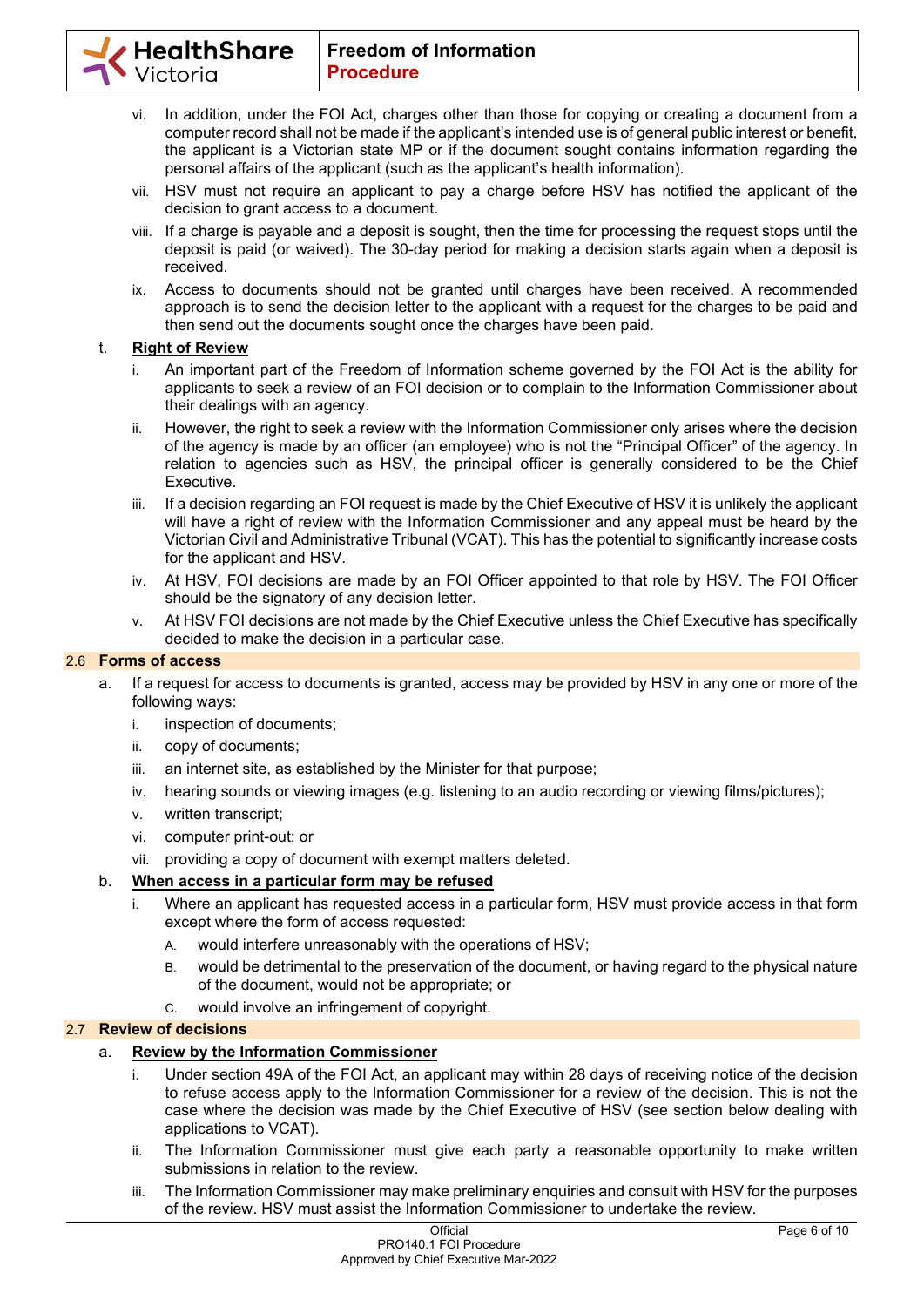- iv. The Information Commissioner is required to review the decision within 30 days of the application being received.
- v. The Information Commissioner has powers under section 49KA of the FOI Act to request HSV to search further for documents. The Information Commissioner may only use these powers where the Information Commissioner reasonably believes that HSV has failed to undertake an adequate search for documents that relate to a decision that is the subject of a review under sections 49A to 49P.
- vi. During the review, the Information Commissioner may give notice to HSV to:
- vii. process or identify a reasonable sample of the documents to which the request relates; or
- viii. undertake a further search for documents in HSV's possession, custody or control.
- ix. HSV must comply with a requirement of the Information Commissioner within the reasonable period stated in the notice, being not less than 10 business days. HSV may request the time for complying with a notice to be extended.
- x. After reviewing the decision, under section 49P of the FOI Act the Information Commissioner must make a fresh decision on the original application for access to documents.
- xi. The Information Commissioner must give HSV and the applicant written notice of the fresh decision and the reasons for it and inform HSV and the applicant of their right to apply to VCAT for review.
- xii. A decision by the Information Commissioner requiring HSV to release a document referred to in section 33, 34 or 35 will not take effect until 60 days after notice of the decision is given, or if an application is made to VCAT within that 60 day period, until a decision is made by VCAT.
- xiii. A decision by the Information Commissioner requiring HSV to release any other document or a document to the extent that it does not include information of a kind referred to in section 33, 34 or 35 will not take effect until 14 days after notice of the decision is given, or if an application is made to VCAT within that 14 day period, until a decision is made by VCAT.

# b. **Referral back to HSV for fresh decision**

- i. The Information Commissioner may, with the agreement of the applicant, refer the matter back to HSV for reconsideration and to make a fresh decision. HSV can also do this on its own accord.
- ii. The fresh decision must be made within 45 days of the referral, unless agreed otherwise by the Information Commissioner and HSV.
- iii. HSV must notify the Information Commissioner within 3 business days after the end of the 45-day period (or other agreed period) that a fresh decision has been made or has not been made.
- iv. If HSV makes a fresh decision, it must revoke its earlier decision. Where the applicant agrees with the fresh decision, the Information Commissioner will dismiss the review.
- v. Where the applicant does not agree with the fresh decision, or HSV does not make a fresh decision within 45 days (or other agreed period) of receiving the referral, the Information Commissioner will recommence the review
- vi. HSV may also make a fresh decision without a referral while a review by the Information Commissioner is taking place under section 49M of the FOI Act. In this circumstance, HSV must notify the Information Commissioner in writing of that fresh decision. Where the applicant agrees with the fresh decision, the Information Commissioner will dismiss the review. Where the applicant does not agree with the fresh decision, the Information Commissioner will complete the review.
- vii. HSV may make a fresh decision under section 49M of the FOI Act only once while the Information Commissioner is undertaking a review of the original decision.
- viii. The Information Commissioner may also facilitate a negotiated agreement between HSV and the applicant and may refer the matter to a 'relevant authority', such as the Auditor-General, the Chief Commissioner of Police, or the Privacy Commissioner.

# c. **Victorian Civil and Administrative Tribunal (VCAT)**

- i. An applicant can apply to VCAT for the review of certain types of decisions, including:
	- A. a decision of the Chief Executive of HSV refusing to grant the applicant access to a document;
	- B. a decision of the Information Commissioner refusing to grant the applicant access to a document;
	- C. a decision of the Information Commissioner deferring the provision of access to a document;
	- D. a decision relating to fees charged, if the Information Commissioner certifies that the matter is of sufficient importance for VCAT to consider;
	- E. a decision to disclose a document containing information relating to the personal affairs of a person;
	- F. a decision not to amend a record.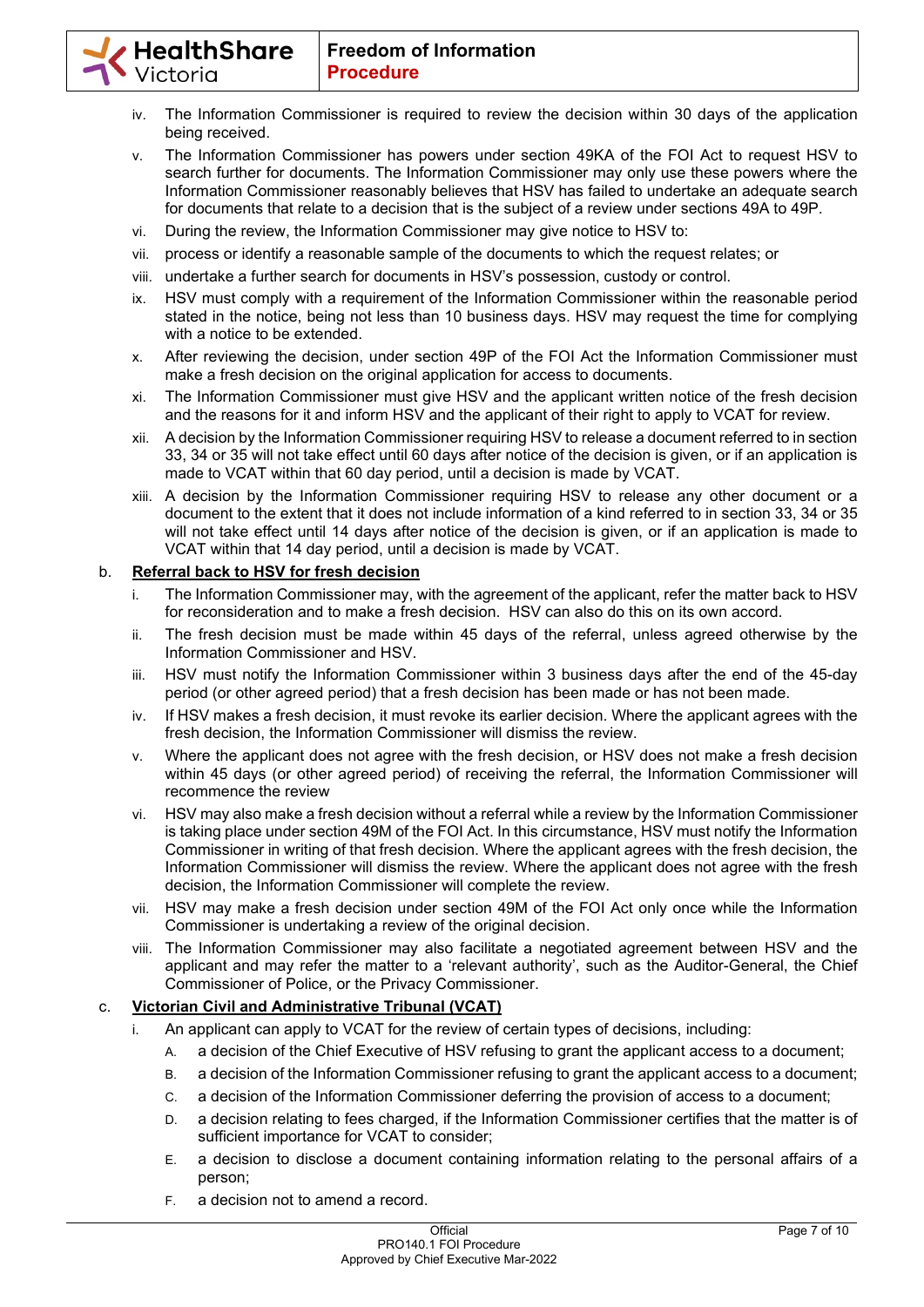

- ii. Unless the original decision refusing to grant the applicant access to a document is made by the Chief Executive of HSV, an applicant cannot apply to VCAT for a review of a decision until the Information Commissioner has made a decision on review refusing access to a document.
- iii. HSV or the applicant can apply to VCAT for the review of a relevant decision, but must do so within 14 days of receiving notice of the decision, as per Section 52(9)
- iv. Once HSV or the applicant has filed an application for review, VCAT will notify the other party of the application and set a date for a directions hearing.
- v. At the hearing, VCAT conducts a review of the merits of the decision. As such, it is making a fresh decision. VCAT can order access to the exempt documents if it is in the public interest.

# 2.8 **Professional Standards**

- a. Section 6W of the FOI Act requires that the Chief Executive of HSV and any employee or officer of HSV concerned in the operation of the FOI Act must comply with professional standards in performing the employee's or officer's functions under the FOI Act. In addition, the Chief Executive of HSV must ensure that any officer or employee of HSV is informed about the requirements of and complies with the professional standards.
- b. The Freedom of Information Professional Standards have been published and are available at:

https://ovic.vic.gov.au/wp-content/uploads/2019/10/Professional-Standards-V1.0.pdf

# 2.9 **FOI Enquiries at HSV**

a. FOI Officer Contact Details: **Post:** C/- FOI Officer, HealthShare Victoria, Level 34, 2 Lonsdale Street, Melbourne, 3000 **Email:** foi@healthsharevic.org.au

# **3. Related Documentation**

3.1 POL140 Legislative Compliance Policy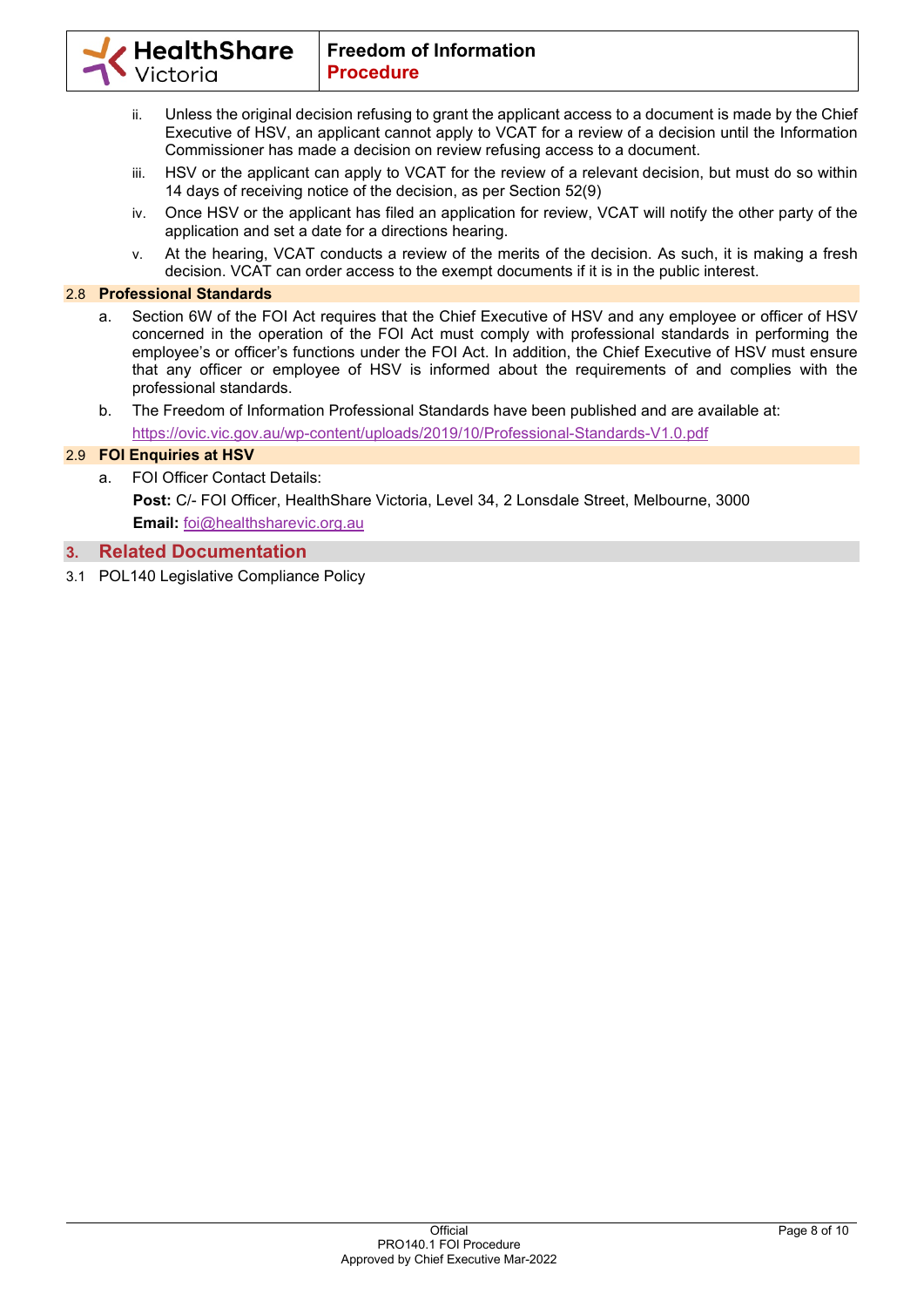# **Attachment 1**

Standard Application Form HealthShare Victoria FREEDOM OF INFORMATION REQUEST FORM **DETAILS OF APPLICANT**  Name: …………………………………………………………………………………………... Address: ………………………………………………………………………………………… Post Code: …………………Phone A/H:………………………..B/H:………………………… **DETAILS OF REQUEST**  I want access to the following documents: ……………………………………………………………………………………………………………………………………… ……………………………………………………………………………………………………………………………………… . The contract of the contract of the contract of the contract of the contract of the contract of the contract of the contract of the contract of the contract of the contract of the contract of the contract of the contrac **FORM OF ACCESS:**  I request a copy of the documents: YES / NO I request to inspect the documents: YES / NO I request registered post: (extra \$**[insert amount]**): YES / NO **DECLARATION:**  I understand that charges may be made in respect of this request, and that I will be supplied with a statement of charges if appropriate. I attach to this request evidence of payment of the application fee.